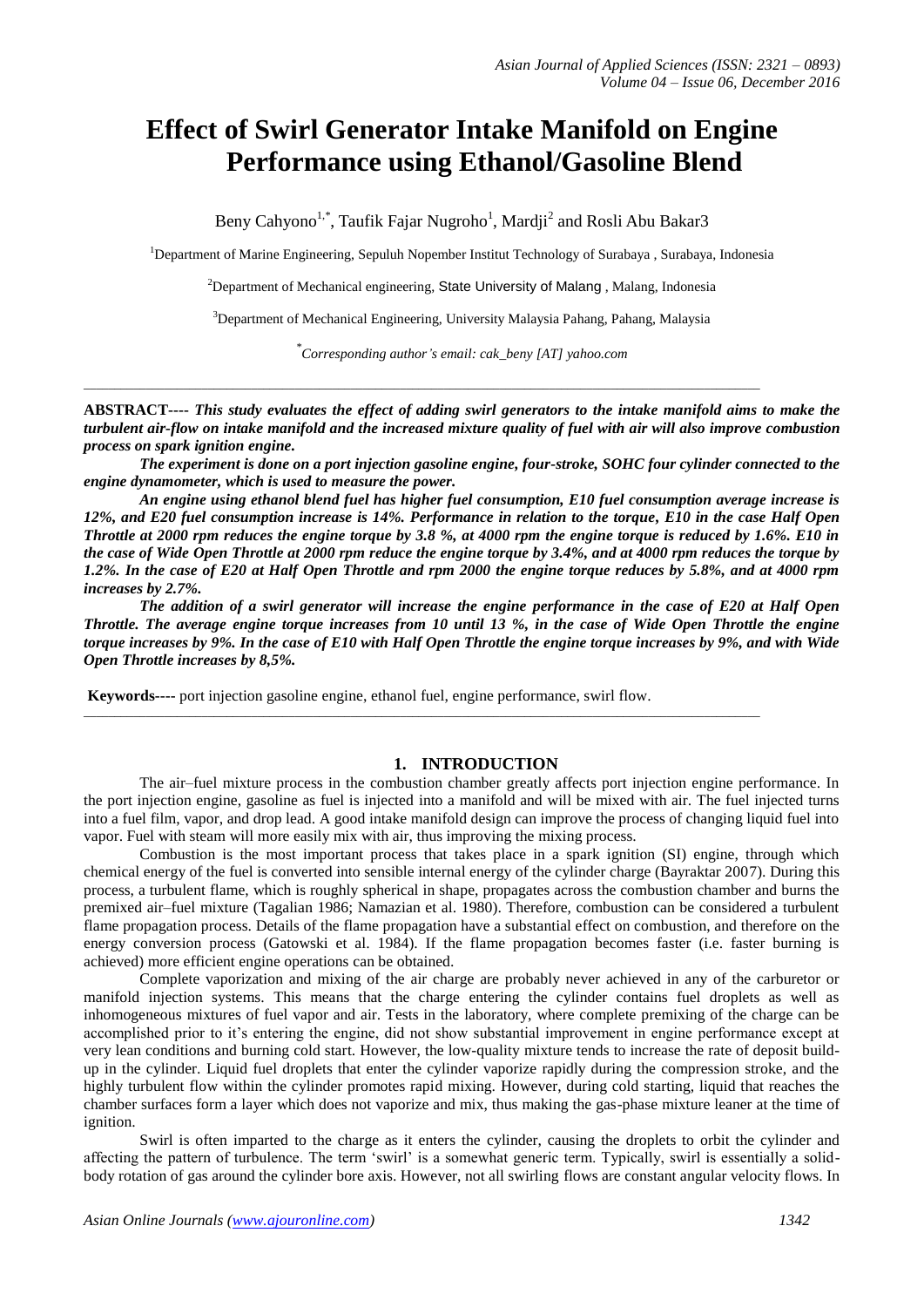addition, the chamber geometry and combustion distort and change the original swirl velocity profiles. Recently, a more complex inlet configuration which diverts some of the airflow, causing swirls with less pressure drop than conventionalshaped port, has shown promise for lean engine operation. Use of the four valves, heads has allowed one port to be straight, giving tumble flow, and another inlet port is shaped to give swirl.

The swirl ratio and the fluid motion can have a significant effect on air–fuel mixing, combustion, heat transfer, and emissions. It has been shown that small, high-speed, direct-injection diesel engines require an intake swirl ratio of 10 or higher when operating under part-load conditions (Inoue et al. 1980). Hence, it is important to design intake systems that can generate high swirl ratios. It can be achieved by using two or four intake ports arranged in a tangential configuration, or by using helical ports (Inoue et al. 1980) and/or shrouded intake valves.

The addition of a swirl generator in the intake manifold affects airflow in velocity, mass flow rate, and flow shape. This change will affect the fuel film and fuel vapor droplet. To determine the effect, the development of the intake manifold (van intake manifold) on engine performance, the experiment was carried out using the standard intake manifold and intake manifold using a swirl generator. The fuels used in this test were gasoline and ethanol/gasoline blends. In this section, only one type of vane intake manifold is tested. The type selection and angle attack of a swirl generator on the intake manifold assuming the results of the optimization were described in the previous section. The type of swirl generator used in the testing of engine performance is the concave type and the angle attack is 6 degrees.

The addition of a swirl generator to an intake manifold will increase an airflow restriction. Increase restriction will be influenced at airflow in the combustion chamber. This is consistent with **Error! Reference source not found.**. The addition of a swirl generator will reduce the air–fuel ratio. It shows the decrease in the air entering into the combustion chamber. In addition to lowering the airflow, the use of a swirl generator in the intake manifold will improve the angular speed of air that will enter the combustion chamber. Increased angular speed cause swirls in the combustion chamber increases.

Decreases in airflow and increased angular speed have an effect on the combustion process with gasoline and an ethanol/gasoline blend. The results of this study indicate the use of a swirl generator intake manifold improves engine performance, torque, power, and fuel consumption with both gasoline and ethanol/gasoline blends.

## **2. EFFECT OF SWIRL GENERATOR INTAKE MANIFOLD AT AIR - FUEL RATIO**

The use of a swirl generator intake manifold will affect the amount of air that enters the combustion chamber. The addition of a swirl generator in the intake manifold greatly affected the flow of air into the combustion chamber. It can be seen by changing the air–fuel ratio. The influence of a swirl generator in the intake manifold to the air–fuel ratio with a different fuel is shown in Figure 1. show that the low-speed engine with swirl generator intake manifold has higher air–fuel ratio than the standard intake manifold. With gasoline fuel, the use of a standard intake manifold at engine speed 2,000 rpm has an AFR of 15.44 and an increase of 0.67 when using the swirl generator intake manifold. This improvement is present in E0 fuel, and increases in E10 and E20 fuel. Increasing the air–fuel ratio means the air–fuel mixture has more oxygen content and vice versa. Increasing the air–fuel ratio at low speeds causes the amount of fuel entering the combustion chamber to be lower; thus, with the same amount of air, the air–fuel ratio will increase. The mass flow rate of fuel is lower when using the swirl generator intake manifold at a low speed.

Air–fuel ratio will decrease with increasing engine speed. This decline will be greater when using a swirl generator engine intake manifold. This can be seen at engine speeds greater than 3,500 RPM; a swirl generator intake manifold as the air–fuel ratio lowers. The air–fuel ratio decreases at high speed due to the decrease of airflow through the combustion chamber. The addition of a swirl generator in the intake manifold results in increasing resistance in the intake manifold; thus, the amount of air entering the combustion chamber is reduced.

In addition to high speed, the addition of a swirl generator in the intake manifold will be very influential in the WOT. When compared with HOT, the air–fuel ratio at the WOT will be very different. At HOT, the addition of a swirl generator changed the airflow minimally with the standard intake manifold. At the WOT, the addition of a swirl generator created a richer air–fuel ratio. The decrease of the air–fuel ratio is the result of the addition of a swirl generator that obstructs the rate of air into the combustion chamber. As shown in the previous section, the addition of a swirl generator in the intake manifold causes the airflow to decrease. As with the high speed, WOT on the speed of air entering the combustion chamber increases. Moreover, as air speed increases, the resistance to the airflow will be greater, whereas at low speed or at HOT, airflow velocity is less and therefore less resistant.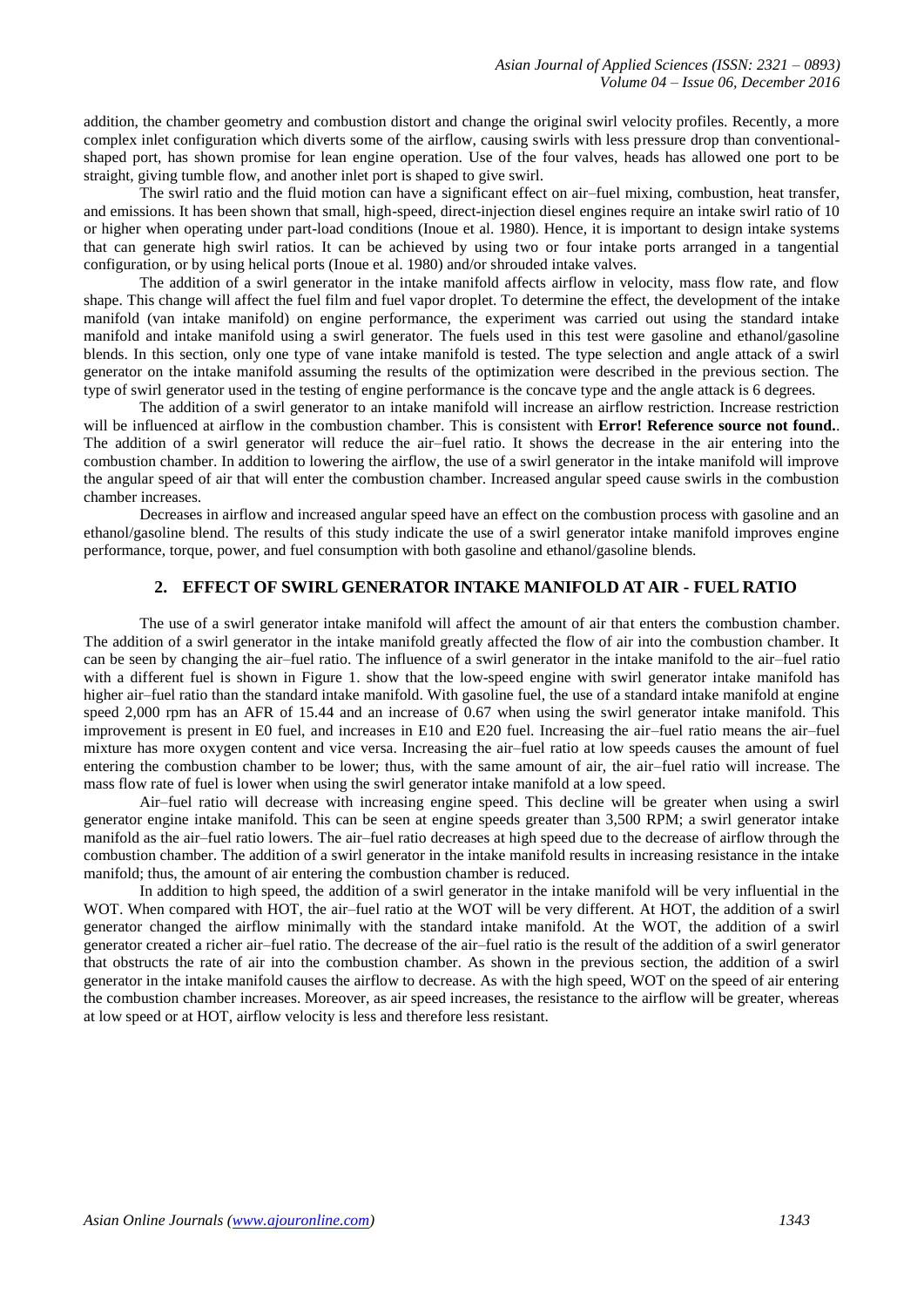

B. Half open throttle **Figure 1** Effect of intake manifold using swirl generator at the airfuel ratio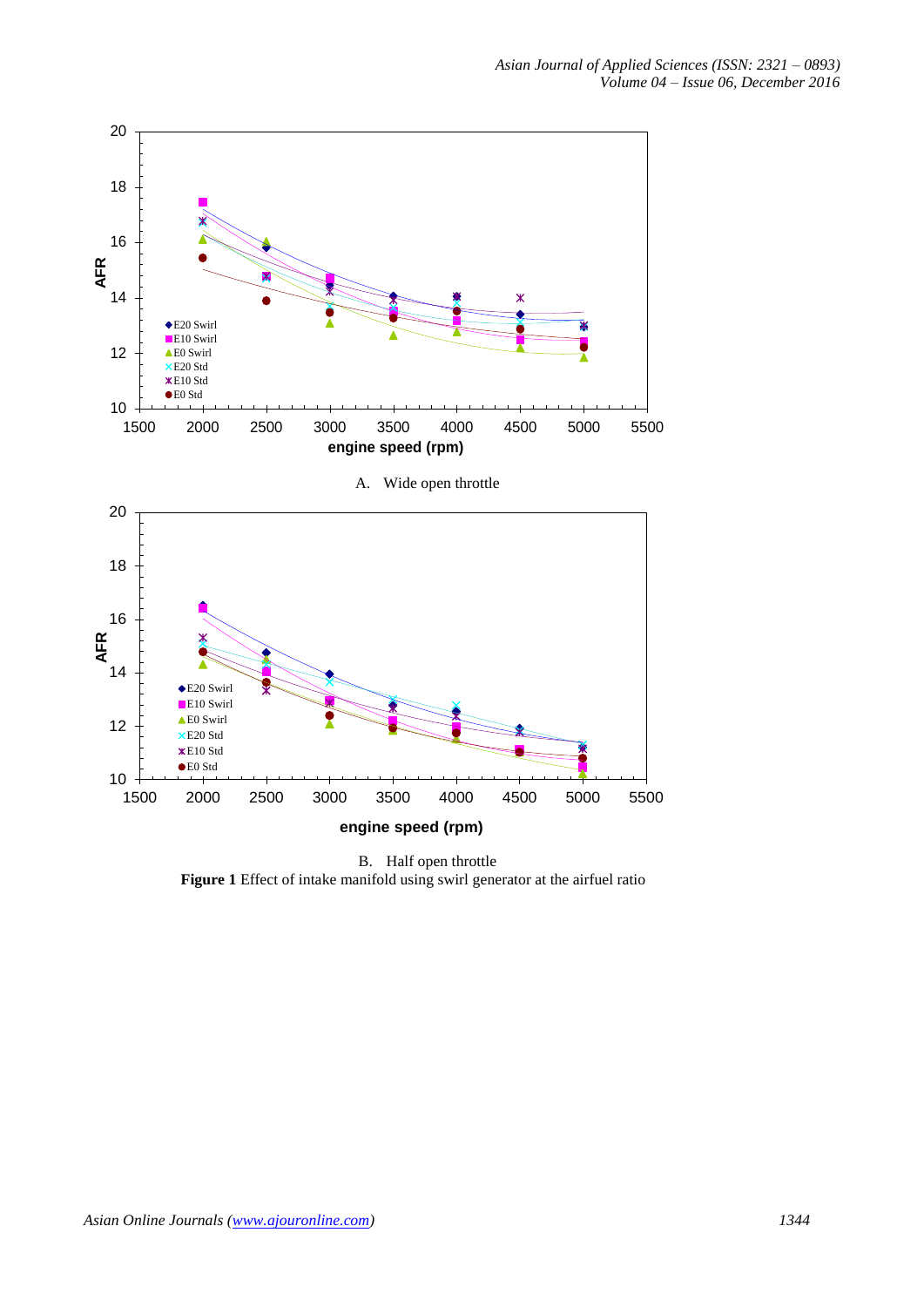

#### **3. EFFECT OF SWIRL GENERATOR ON BRAKE TORQUE**

<span id="page-3-0"></span>**Figure 2** Effect of swirl generators intake manifold to engine torque

[Figure](#page-3-0) (A) and (B) depict the effect of a swirl generator intake manifold on engine torque and power, The torque is generated by the engines with the standard intake manifold and swirl generator intake manifold at full load and HOT. The engine with a swirl generator intake manifold has a greater torque and better BSFC.

In gasoline fuels, the addition of swirl generators to the intake manifold at an engine speed of 2,000 RPM will increase engine torque by 9.1846298%; at 4,000 RPM, engine torque increased by 13.68421%. Improved engine torque not only occurs with gasoline fuels, as shown in [Figure 2](#page-3-0). but also with the ethanol/gasoline blend. E10 increased torque by 10.67961% to 12.62136%, while E20 increased torque by 9.708738% to 14.56311%. E20 has increasing engine torque at higher rates than other fuels when using a swirl generator intake manifold.

[Figure 2](#page-3-0) (B) showed that the swirl generator intake manifold, produces greater torque. Increases in engine torque are caused by swirl flow and air–fuel ratio. The process of combustion with swirl and turbulence intensity on the mass fraction burned, burn rate, and burn duration. High swirl flow increases burn duration. Swirl flow has an important effect on the engine combustion. According to the increased and maximum value of burn rate increased (Yamamoto et al. 1984), this occurs because burn durations of rich mixture are faster than lean mixtures. The flame speed seems to reach its maximum at a slightly rich mixture and falls off on the other side (Stephen 2000). At low values, lambda releases with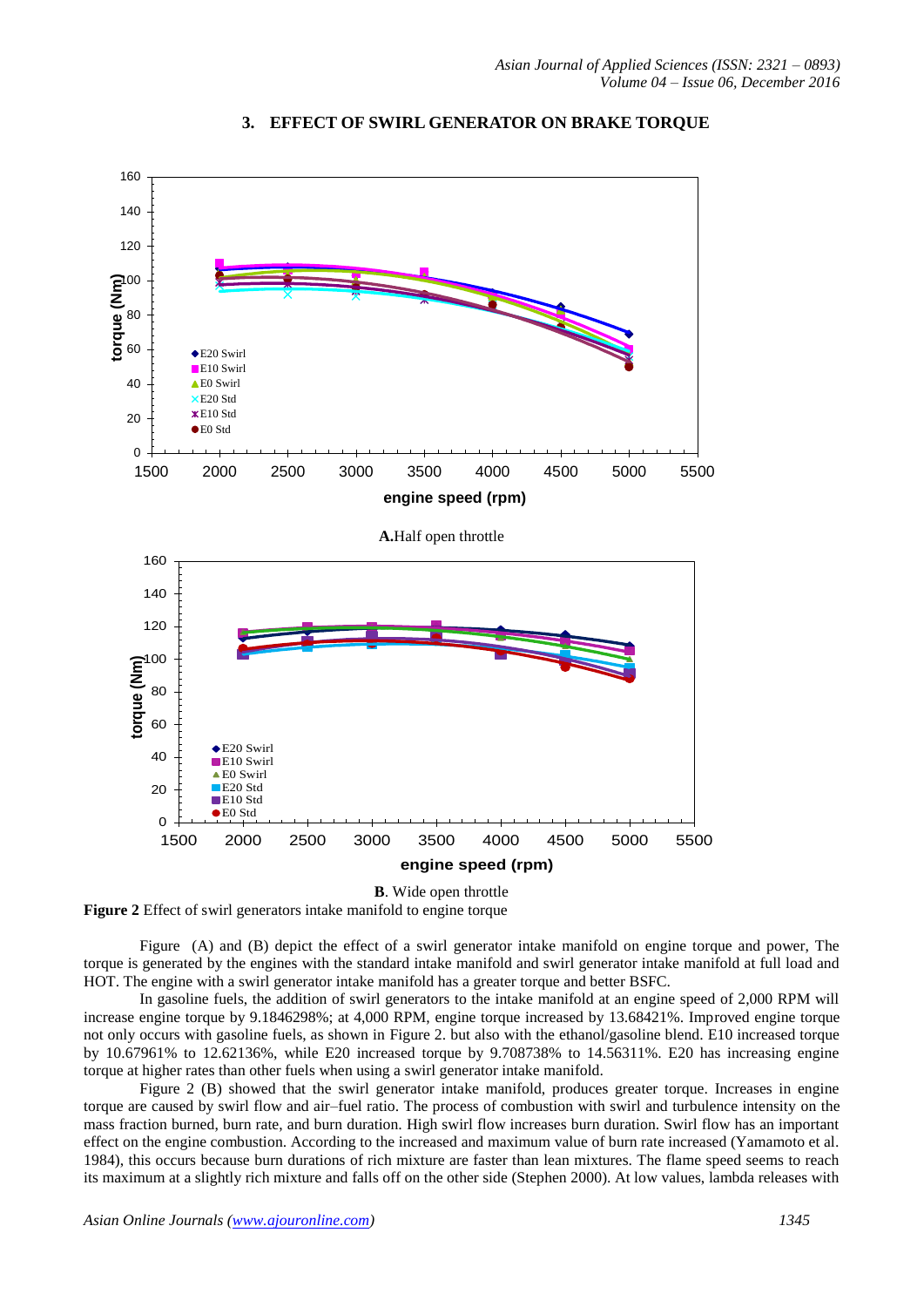air–fuel ratio, and the combustion process is both fast and stable; thus, the swirl ratio has only a small impact on burn duration. Furthermore, with higher swirl ratios, most of fuel is distributed near spark plug. Thus, it can be concluded that a higher swirl ratio will have the best stratification and shorter burn duration.

## **4. EFFECT OF SWIRL GENERATOR ON ENGINE POWER**

In addition to affecting the generated torque, use of intake manifold swirl generators have a significant effect on the power generated by the engine, either at HOT or WOT. At WOT, the power generated by the engine experienced a greater increase in comparison with both HOTs at low speed and at high speed, as shown in [Figure](#page-4-0) (A). By operating the engine at the WOT or at high speed, the velocity of air passing through the swirl generator will be higher in comparison with HOT. These occur as a result of variation of the air velocity into the combustion chamber; the swirl generated will be higher. Despite the swirl generator, the air resistance increases, but with a swirl of higher engine power it can be improved.



B. Wide open throttle

<span id="page-4-0"></span>**Figure 3** Effect of swirl generators at intake manifold to engine power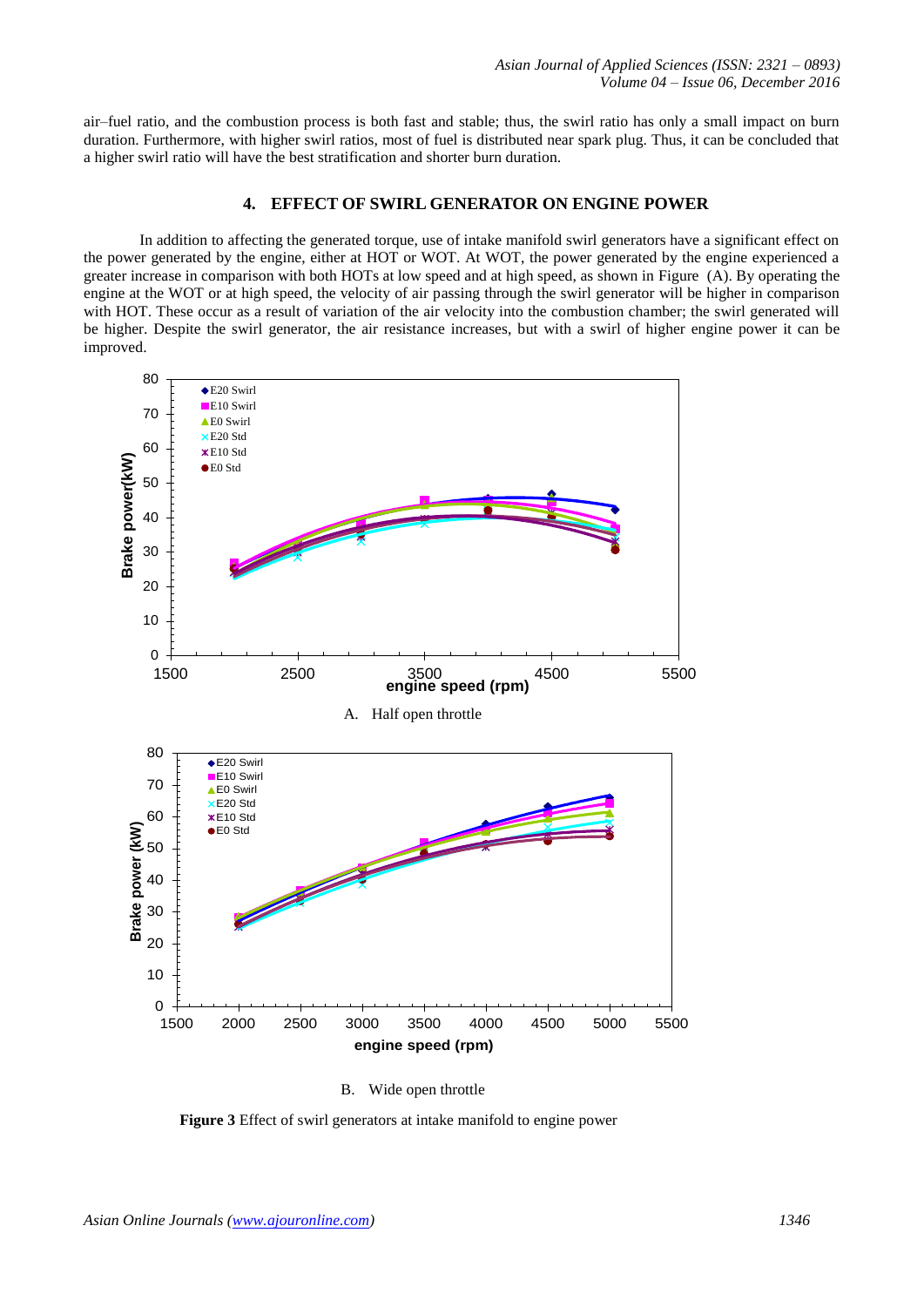[Figure 3](#page-4-0), illustrates the change of power generated by the engine's swirl generator intake manifold. At low speed, engine power is increases by 9.1% to 12.6% on average; at high speed, engine power increases more significantly by 11% to 13%. The highest increase in the gasoline fuel occurs at an engine speed of 4,500 RPM, followed by E10. Increased engine power and torque in the swirl generator intake manifold is caused by two conditions: the airflow entering into the combustion chamber and the swirl number. The increase is a result of the effect of mixture stratification combined with swirl motion. A faster burning rate occurs with higher oxygen concentration, which indicates more complete combustion.

#### **5. EFFECT SWIRL GENERATOR INTAKE MANIFOLD ON FUEL CONSUMPTION**

The BSFC is one of the most important parameters of engine performance. It is a measurement of an engine's efficiency. However, combustion stability increased along with the air–fuel ratio, lengthening the burn duration; large cycle-by-cycle variation caused the BSFC to increase. The swirl generator intake manifold with high swirl charge motion has clearly reduced fuel consumption at WOT and with a high-speed engine.



<span id="page-5-0"></span>**Figure** Error! No text of specified style in document.**.** Effect of swirl generators to specific fuel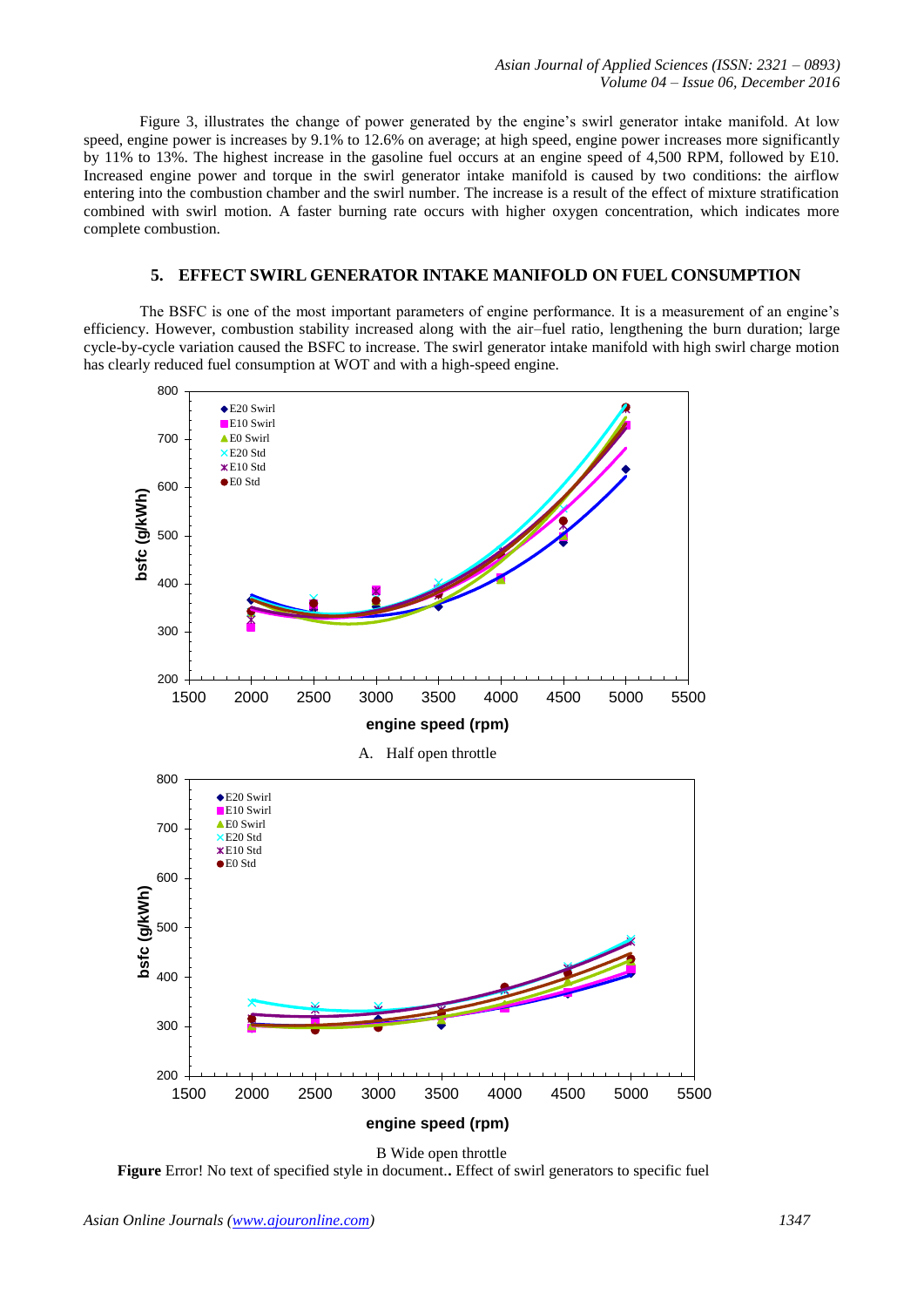#### consumption

Increasing swirl flow in the combustion chamber using swirl generator intake manifold resulting combustion process becomes faster. [Figure Error! No text of specified style in document.](#page-5-0)**.** (A) shows the swirl generator intake manifold causes engine fuel consumption with ethanol/gasoline blend. In the picture above shows that by increasing the content of ethanol in fuel can reduce fuel consumption. It can be seen between gasoline fuel, E10 and E20. By using 20% ethanol fuel, has low BSFC.

[Figure Error! No text of specified style in document.](#page-5-0)**.** illustrates the differences in fuel consumption between HOT and WOT and the low speed and high speed. Use of the intake manifold swirl generator fuel consumption only slightly affected at HOT. At low-speed conditions with a swirl generator, the fuel consumption did not change significantly. Fuel consumption decreased with increasing engine speed. This is evident when the engine speed is above 3,000 RPM using E20, resulting in greatly reduced fuel consumption. At HOT, the addition of a swirl generator in the intake manifold is not enough to change the airflow inside the intake manifold to form a swirl and turbulent airflow in the combustion chamber during the intake stroke. Thus, the addition of a swirl generator will create higher resistance in the intake manifold

At high speed or at WOT, the addition of a swirl generator has an enormous influence on fuel consumption. Basically, WOT at high speed and fuel mixture in the combustion chamber is better than HOT. Furthermore, the addition of a swirl generator in the intake manifold causes airflow into the combustion chamber to be more turbulent. Increasing swirl in the combustion chamber will increase the mixing process of air and fuel; thus, the fuel mixture will be more homogeneous

## **6. CONCLUSIONS**

This investigation deals the development of the intake manifold with a swirl generator to increase engine performance on ethanol fuel blend. The experiment is done to determine how the addition of ethanol in the fuel affects the engine performance and emissions. After knowing the effect of ethanol on engine performance, the research proceeded with the development of the intake manifold with a swirl generator to get a form that is more turbulent flow in the combustion chamber. The study next focused on the influence of the use of a swirl generator on engine performance. The research was done using a standard intake manifold and an intake with the addition of a swirl generator. The following conclusions have been reached.

An engine using ethanol blend fuel has higher fuel consumption, E10 fuel consumption average increase is 12%, and E20 fuel consumption increase is 14%..

Performance in relation to the torque, E10 in the case Half Open Throttle at 2000 rpm reduces the  $\Box$ engine torque by 3.8 %, at 4000 rpm the engine torque is reduce 1.6%. E10 in the case of Wide Open Throttle at 2000 rpm reduce the engine torque by 3.4%, and at 4000 rpm reduces the torque by 1.2%. In the case of E20 at Half Open Throttle and rpm 2000 the engine torque reduces by 5.8%, and at 4000 rpm increases by 2.7%. Ethanol blend as fuel will have better performance when the engine works at high engine speed or full load.

 $\Box$ The addition of a swirl generator will increase the engine performance in the case of E20 at Half Open Throttle. The average engine torque increase from 10 until 13 %, in the case of Wide Open Throttle the engine torque increases by 9%. In the case of E10 with Half Open Throttle the engine torque increases by 9%, and with Wide Open Throttle increases by 8,5%.

#### **7. REFERENCES**

- 1. Bayraktar, H. 2007. Theoretical investigation of flame propagation process in an SI engine running on gasolineethanol blends. *Renewable Energy*. **32**(5): 758-771.
- 2. Ceviz, M.A. 2007. Intake plenum volume and its influence on the engine performance, cyclic variability and emissions. *Energy Conversion and Management*. **48**(3): 961-966.
- 3. Ceviz, M.A. and AkIn, M. Design of a new SI engine intake manifold with variable length plenum. *Energy Conversion and Management*. **51**(11): 2239-2244.
- 4. El-Asrag, H., Lu, T., Law, C.K. and Menon, S. 2007. Simulation of soot formation in turbulent premixed flames. *Combustion and Flame*. **150**(1-2): 108-126.
- 5. Erdil, A., Kodal, A. and Aydin, K. 2002. Decomposition of Turbulent Velocity Fields in an SI Engine. *Flow, Turbulence and Combustion*. **68**(2): 91-110.